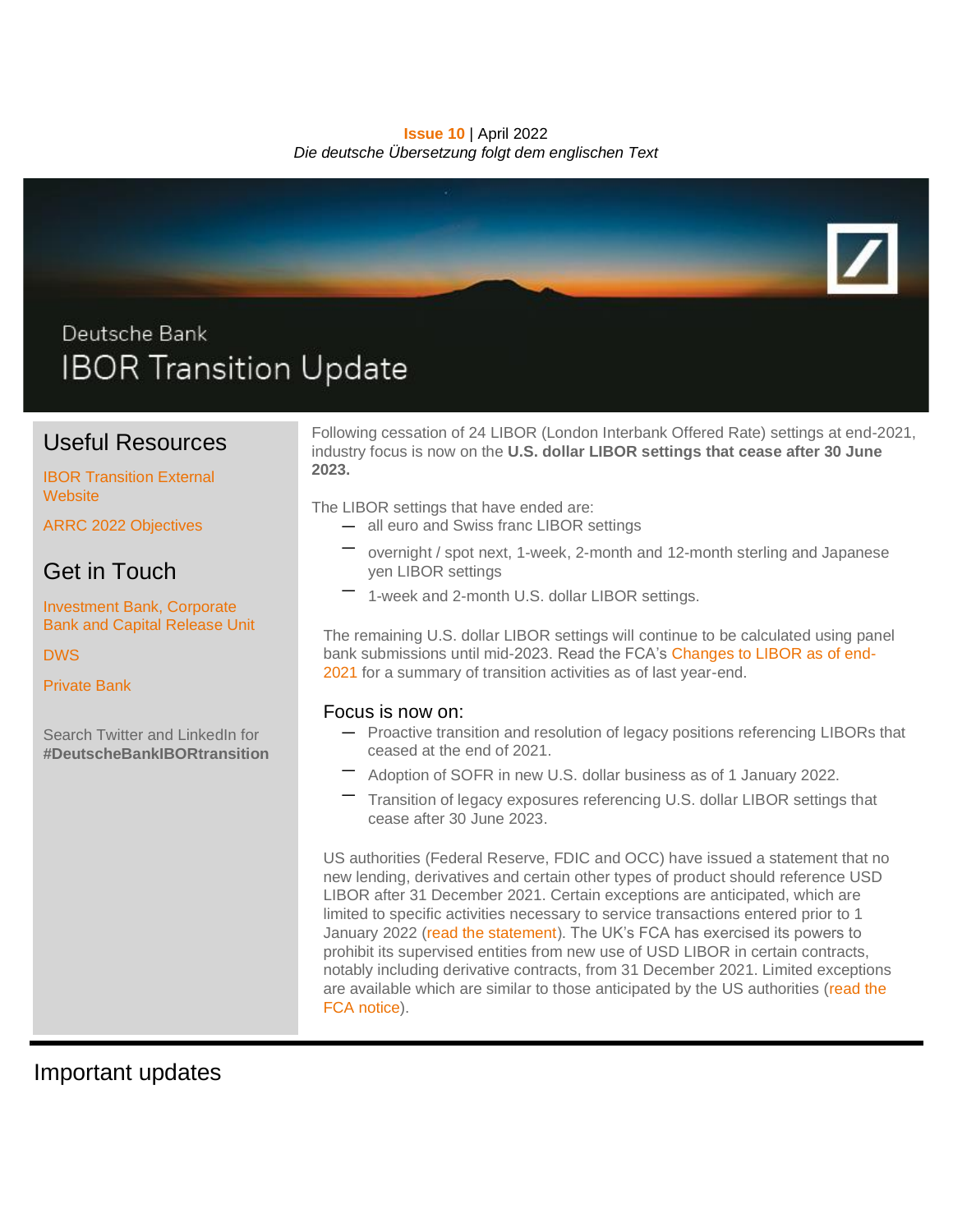The Alternative Reference Rates Committee [\(ARRC\) published its 2022 objectives.](https://www.newyorkfed.org/medialibrary/Microsites/arrc/files/2022/ARRC_2022_Objectives.pdf) The ARRC's priorities are:

- 1. Promoting continued growth in use of SOFR in new activity.
- <sup>2.</sup> Supporting the transition of legacy contracts ahead of the 30 June 2023 cessation of remaining U.S. dollar LIBOR tenors.

**UK regulators encouraged a final push to transition away from LIBOR.** A [joint press release](https://www.bankofengland.co.uk/news/2022/february/sterling-risk-free-reference-rates-finalising-libor-transition) (from the Bank of England, Financial Conduct Authority and Working Group on Sterling Risk-Free Reference Rates) gave an update on **achievements in sterling markets**, set out **what needs to be done** and explained **how the working group will now operate**. Key messages included:

- Firms are encouraged to pursue active transition of legacy sterling LIBOR contracts using temporary synthetic LIBOR.
- Transition from U.S. dollar LIBOR remains of critical importance globally. Transition to robust alternative rates, such as SOFR, is encouraged.
- The working group will focus on continued transition away from synthetic sterling LIBOR in cash markets and will consider any implications of non-sterling LIBOR transition in UK markets (e.g. U.S. dollar LIBOR bonds under UK law governed contracts).

The Financial Conduct Authority (FCA) has added a comment on its [Benchmarks Regulation page:](https://www.newyorkfed.org/medialibrary/Microsites/arrc/files/2022/ARRC_2022_Objectives.pdf) "We will seek views on retiring 1-month and 6-month synthetic sterling LIBOR at the end of 2022, and on when to retire 3-month sterling synthetic LIBOR, via a public consultation around the end of Q2 / early Q3 2022."

**The [Financial Stability Board \(FSB\) published a statement](https://www.fca.org.uk/markets/transition-libor/benchmarks-regulation-powers-policy-decision-making) welcoming the smooth transition away from LIBOR** at the end of last year. Given the significant use of U.S. dollar LIBOR globally, the FSB emphasised that firms must have plans in place to ensure they are prepared for the cessation of the U.S. dollar LIBOR panel at end-June 2023. It encouraged firms to continue to build market liquidity of products referencing robust risk free rates (RFRs) and to use SOFR across global markets. The FSB warned that **market participants must transition from LIBOR and other IBORs that are set to be discontinued to ensure financial stability**.

# Industry Updates

### **Sterling**

The **Working Group on Sterling Risk-Free Reference Rates (UK RFRWG) published the [minutes of their January 2022](https://www.bankofengland.co.uk/minutes/2022/january/rfr-january-2022)  [meeting.](https://www.bankofengland.co.uk/minutes/2022/january/rfr-january-2022)** Updates included:

- SONIA markets have functioned well through a challenging set of macro market conditions.
- Synthetic LIBOR cannot be guaranteed after 2022 and firms are encouraged to continue to actively transition any outstanding sterling or Japanese yen LIBOR contracts.
- Fallbacks inserted under the ISDA IBOR Fallbacks Protocol appear to have operated smoothly following the discontinuation of various LIBOR rates at the beginning of 2022.

**The [International Monetary Fund \(IMF\) recognised the joint industry-regulator partnership](https://www.imf.org/en/Publications/CR/Issues/2022/04/07/United-Kingdom-Financial-Sector-Assessment-Program-Financial-Stability-and-Managing-516279) that has facilitated the transition from GBP LIBOR to SONIA**, particularly noting the role of the UK RFRWG in catalysing a broad-based transition to SONIA. It said that U.K. authorities have been proactively engaging with the industry, monitored risks, and consistently provided necessary legal certainty in a timely manner. The IMF concluded that this approach should continue, to the extent that any risks and uncertainties from Brexit remain.

### U.S. dollar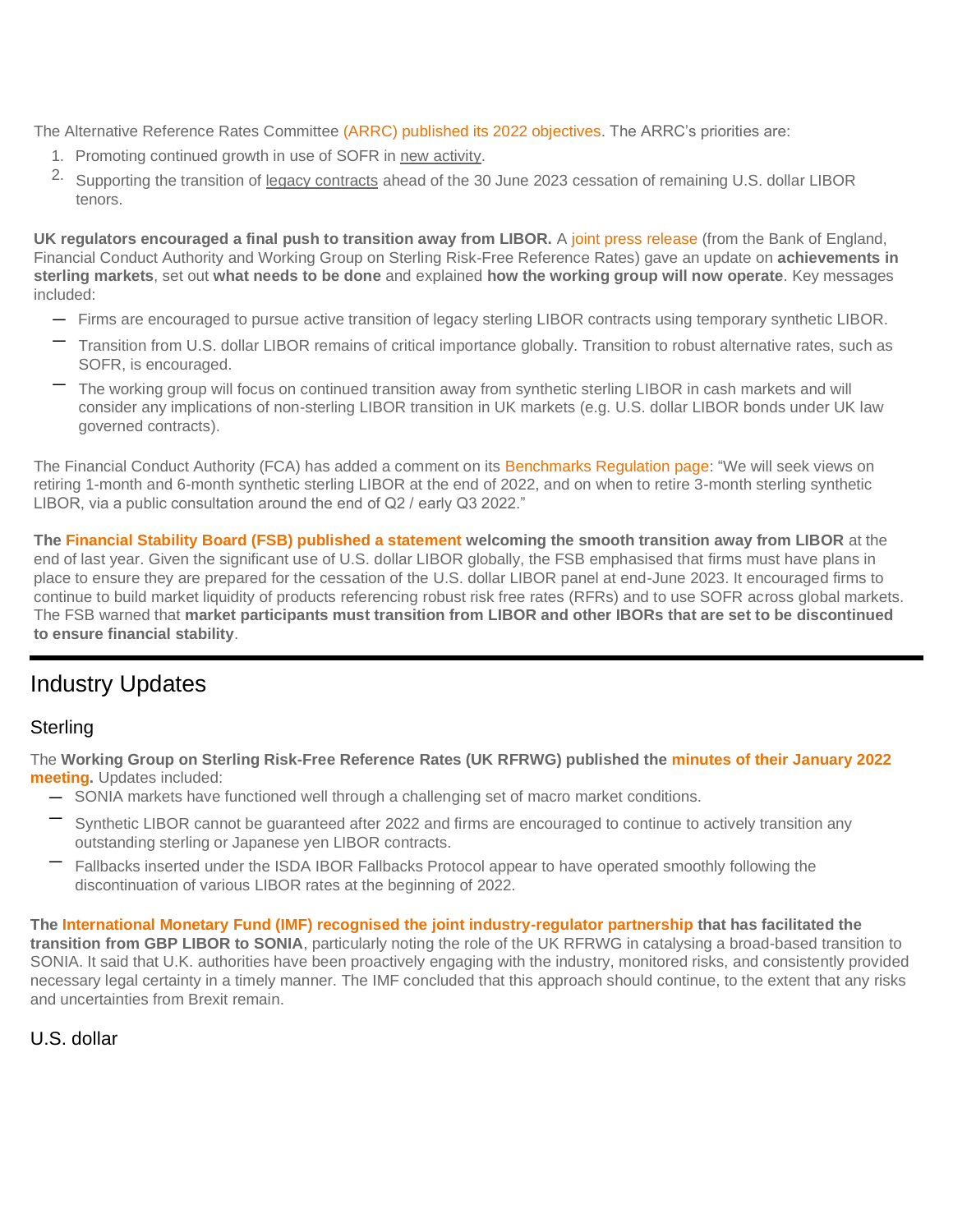The Alternative Reference Rates Committee (ARRC) welcomed news that **[President Joe Biden signed into law the](https://www.newyorkfed.org/medialibrary/Microsites/arrc/files/2022/ARRC-Press-Release-Passage-Federal-LIBOR-Legislation.pdf)  [Consolidated Appropriations Act 2022](https://www.newyorkfed.org/medialibrary/Microsites/arrc/files/2022/ARRC-Press-Release-Passage-Federal-LIBOR-Legislation.pdf)**, which contains critical legislation related to the transition away from U.S. dollar LIBOR. The legislation will:

- minimise legal and operational risks and adverse economic impacts associated with the transition. It will provide greater certainty to corporate borrowers and lenders, as well as to retail bondholders and consumers, whose student loans, mortgages, and investment accounts it will protect from disruption
- provide a targeted solution for financial contracts that mature after the cessation of LIBOR in mid-2023 and have no effective means to replace LIBOR upon its cessation. It also gives a safe harbour to lenders if they choose SOFR in contracts where a party has the discretion to select a successor rate.

The [ARRC published the meeting readout from its 23 March meeting.](https://www.newyorkfed.org/medialibrary/Microsites/arrc/files/2022/arrc-readout-for-march-23-2022-meeting) Figures showed that the transition away from LIBOR to SOFR is progressing strongly in 2022, with SOFR usage accelerating across cash and derivatives markets. The Term Rate Task Force provided an update on **consideration of a recommendation of 1-year Term SOFR by the ARRC**.

[ISDA has issued a Market Practise Note \(MPN\)](https://www.isda.org/a/xjPgE/Market-Practice-Note-Effective-Date-for-SOFR-transactions-040822.pdf) providing guidance to the calendars applicable on determining the Effective Dates for SOFR swaps. ISDA recommended market participants to refer to both US Government Securities Business Days and New York Business Days when calculating the effective date for SOFR swaps. This means the effective date will only occur on dates when both occur. As a result, the 'spot date' for a SOFR swap will be the second day that meets that criteria.

### Euro

The Working Group on [Euro Risk-Free Rates \(EUR RFR WG\) published its Work Programme for 2022/23.](https://www.esma.europa.eu/sites/default/files/library/esma81-459-50_wg_on_euro_risk-free_rates_-_work_programme_2022-23.pdf) Priorities include:

- Fostering use of €STR in a diverse range of financial products.
- Assessing level of implementation and impediments to the adoption of EURIBOR fallback provisions by EU supervised entities
- Identifying potential issues related to the impact of LIBOR discontinuation in the EU
- Coordinating on cross currency issues with working groups in other jurisdictions
- Informing, raising awareness, and educating users about interest rates reforms in the EU.

The [EUR RFR WG asked benchmark administrators interested in developing a forward-looking €STR term rate](https://www.esma.europa.eu/sites/default/files/library/esma81-459-52_wg_euro_risk-free_rates_call_for_expressions_of_interest.pdf) to indicate their intent to present their methodology and progress at the working group's meeting on 17 June 2022. This follows the working group's May 2021 [recommendations on EURIBOR fallback trigger events and ESTR-based EURIBOR fallback rates.](https://www.ecb.europa.eu/pub/pdf/other/ecb.recommendationsEURIBORfallbacktriggereventsandESTR.202105*9e859b5aa7.en.pdf)

The **European Securities and Markets Authority (ESMA)** has made EURIBOR supervision a priority under a new [benchmark mandate.](https://www.esma.europa.eu/press-news/esma-news/esma-starts-supervision-benchmarks-and-assumes-chair-euribor-college) ESMA said it aims to strengthen the supervision of critical benchmarks and third-country non-EU benchmark administrators to ensure benchmarks regulation standards are met.

### Swiss franc

The Swiss National Bank said that the [switch to the Swiss Average Rate Overnight rate \(SARON\) has been successful,](https://www.sharenet.co.za/views/views-article.php?views-article=877722&_ga=2.156264691.93642650.1649068816-367513795.1645531659) noting that "available indicators suggest that Swiss franc markets have managed the transition very well".

However, there is still work to be done as [adoption of SARON remains slow in the Swiss mortgage market.](https://www.finews.com/news/english-news/50875-saron-libor-snb-mortgages-andrea-maechler-speech-interest-rates) House buyers are increasingly looking to take advantage of longer-term mortgage maturities to hedge against the potential twin risks of rising inflation and higher interest rates.

### APAC Currencies

The **Cross-Industry Committee on Japanese Yen Interest Rate Benchmarks** published the [minutes from their 16 February](https://www.boj.or.jp/en/paym/market/jpy_cmte/cmt220314b.pdf)  [meeting.](https://www.boj.or.jp/en/paym/market/jpy_cmte/cmt220314b.pdf) Summarising recent events, the committee said that transitional measures had been implemented steadily, including revisions of interest rates for contracts with fallback provisions, and there had not been significant problems. TONA has been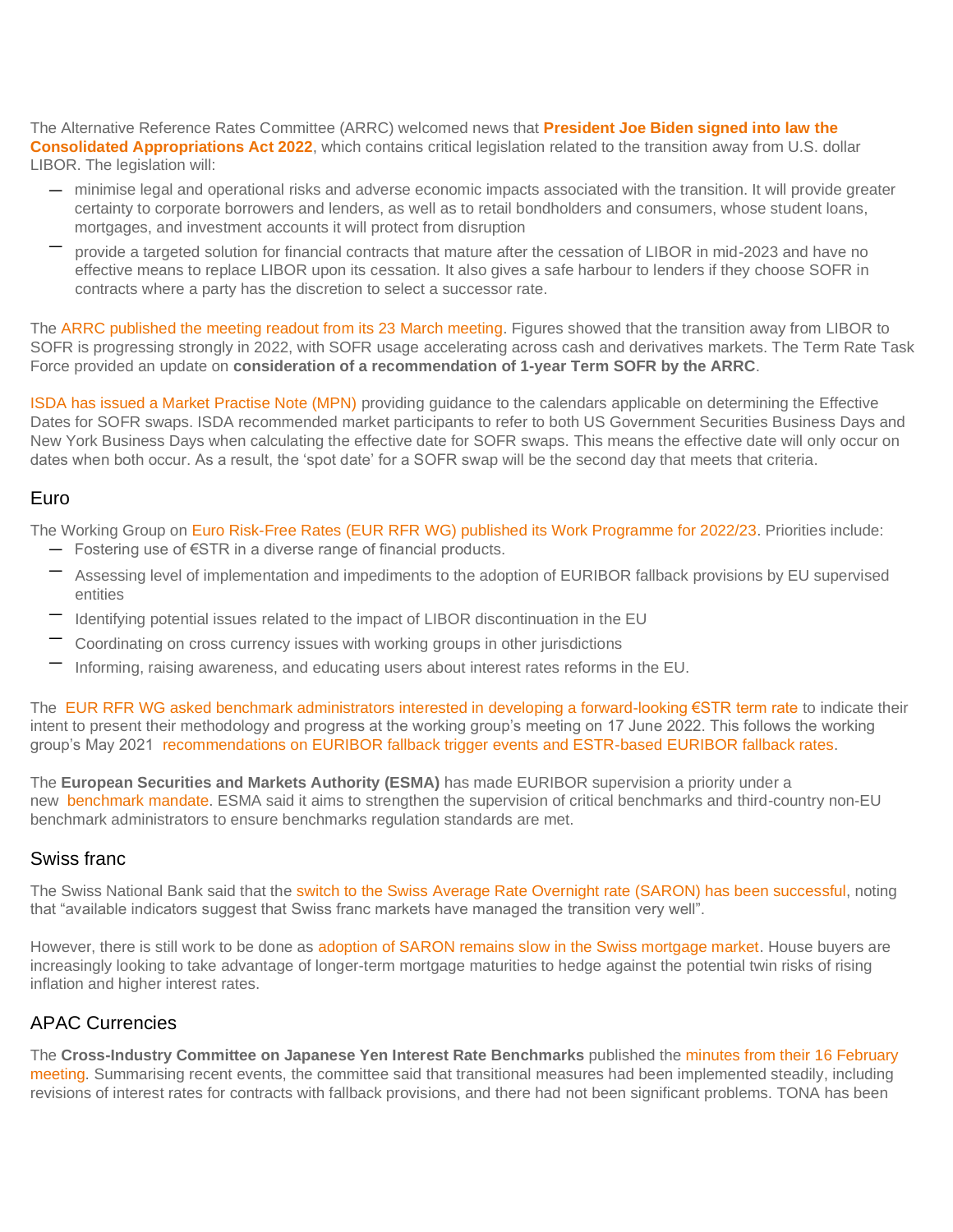the main alternative interest rate benchmark in most cases, and TIBOR and TORF have also been chosen for loans and bonds. Future preferences will depend on liquidity and customer needs.

The ['Cross-Industry Forum on Interest Rate Benchmarks'](https://www.boj.or.jp/en/announcements/release_2022/rel220302b.htm/) has been established following the reorganisation of the Cross-Industry Committee on Japanese Yen Interest Rate Benchmarks. The forum will provide opportunities to exchange opinions for a wide range of market participants and interest rate benchmark users, aiming to facilitate smooth transactions referencing Japanese yen interest rate benchmarks in the Japanese markets.

# Looking Ahead

**End of 2022:** Cessation of synthetic Japanese yen LIBOR and review of ongoing requirement for synthetic sterling LIBOR. Note: the FCA will consider progressively restricting continued permission to use synthetic LIBOR in legacy contracts if this would help maintain progress towards an orderly cessation. Read [FCA statement.](https://www.fca.org.uk/news/press-releases/further-arrangements-orderly-wind-down-libor-end-2021)

**30 June 2023:** Cessation of remaining U.S. dollar LIBOR settings.

Thank you for reading!

**The IBOR Transition Team**

**#DeutscheBankIBORtransition** (Twitter and LinkedIn)

Nach der endgültigen Einstellung von 24 LIBOR (London Interbank Offered Rate)-Sätzen Ende 2021 richtet sich der Fokus der Branche nun auf die **USD LIBOR-Sätze, die ab dem 30. Juni 2023 eingestellt werden**.

Eingestellt wurden nun folgende LIBOR-Sätze:

- alle LIBOR-Sätze in Euro und Schweizer Franken
- die LIBOR-Sätze in Pfund Sterling und japanischen Yen für die Laufzeiten Overnight / Spot Next, 1 Woche, 2 Monate und 12 Monate
- die LIBOR-Sätze in US-Dollar für die Laufzeiten 1 Woche und 2 Monate.

Die übrigen USD LIBOR-Sätze werden noch bis Mitte 2023 auf der Grundlage von Panel-Bank-Meldungen berechnet. Eine Zusammenfassung der bis zum Ende des vergangenen Jahres erfolgten LIBOR-Ablösungen sind der FCA-Mitteilung [Changes to LIBOR as of end-2021](https://www.fca.org.uk/news/news-stories/changes-libor-as-of-end-2021) zu entnehmen.

### Was sollten Sie tun?

- Verwenden Sie in neuen Verträgen den SOFR.
- Achten Sie in Zusammenarbeit mit dem IBOR-Beauftragten Ihres Geschäftsbereichs auf die Einhaltung der Fristen für den Kundendialog:
	- Bis 30. Juni 2022 Kontaktaufnahme mit den Kunden bezüglich vermittelter/bilateraler Verträge und Derivatekontrakte mit USD LIBOR-Bezug und ohne Fallback-Regelungen.
	- Bis 31. Dezember 2022 Kontaktaufnahme mit den Vermittlern bezüglich Konsortialkreditverträgen ohne Fallback-Regelungen.
- Empfehlen Sie eine proaktive Umstellung oder zumindest eine Aktualisierung der Fallback-Regelungen in USD LIBOR-Altverträgen.

### Aktueller Schwerpunkt:

— Proaktive Umstellung und Auflösung von Altbeständen mit LIBOR-Referenzzinssätzen, die Ende 2021 eingestellt wurden.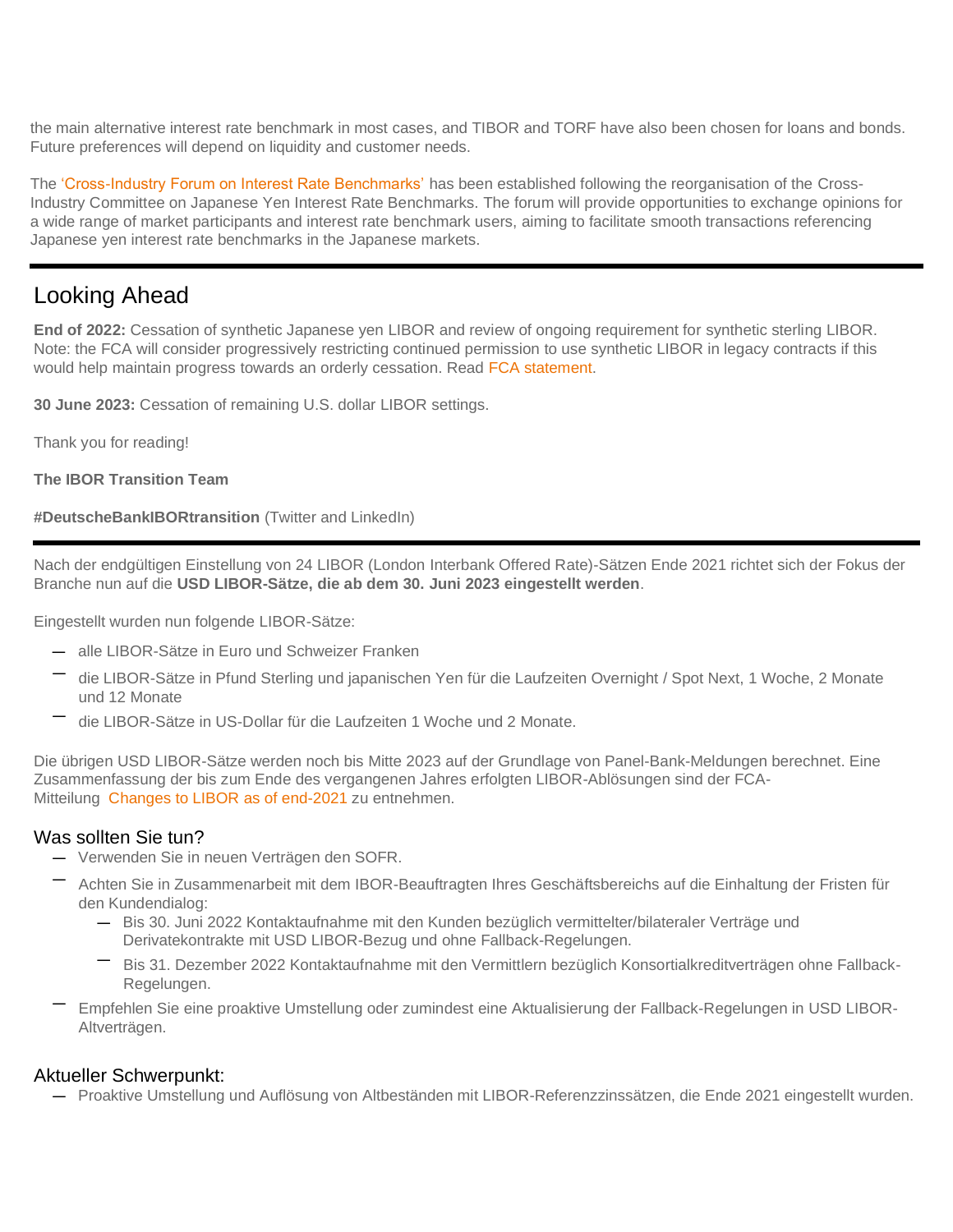- Verwendung des SOFR im USD-Neugeschäft ab dem 1. Januar 2022.
- Umstellung von Altbeständen mit USD LIBOR-Referenzzinssätzen, die ab dem 30. Juni 2023 eingestellt werden.

US-Behörden (Federal Reserve, FDIC und OCC) haben eine Stellungnahme herausgegeben, wonach neue Kreditverträge, Derivatekontrakte und bestimmte andere Arten von Produkten nach dem 31. Dezember 2021 nicht mehr USD LIBOR als Referenzzinssatz verwenden sollten. Voraussichtlich wird es gewisse Ausnahmen geben, die sich auf bestimmte notwendige Aktivitäten für vor dem 1. Januar 2022 eingegangene Transaktionen beschränken. Die Stellungnahme kann [hier](https://www.federalreserve.gov/newsevents/pressreleases/files/bcreg20201130a1.pdf) aufgerufen werden. Die britische FCA hat den ihrer Aufsicht unterstehenden Unternehmen untersagt, ab dem 31. Dezember 2021 bei bestimmten Neuverträgen, einschließlich Derivatekontrakten, den USD LIBOR als Referenzzinssatz zu verwenden. Es gelten begrenzte Ausnahmen von diesem Verbot, vergleichbar mit den von den US-Behörden erwarteten Ausnahmen. Die Mitteilung der FCA kann über folgenden Link aufgerufen werden: [Article 21A Benchmarks Regulation –](https://www.federalreserve.gov/newsevents/pressreleases/files/bcreg20201130a1.pdf) Notice of prohibition on new use [of a critical benchmark.](https://www.federalreserve.gov/newsevents/pressreleases/files/bcreg20201130a1.pdf)

# Wichtige Updates

Das Alternative Reference Rates Committee [\(ARRC\) veröffentlichte seine Ziele für 2022.](https://www.newyorkfed.org/medialibrary/Microsites/arrc/files/2022/ARRC_2022_Objectives.pdf) Das ARRC setzt folgende Prioritäten:

- 1. Werben für eine noch umfangreichere Verwendung des SOFR im Neugeschäft.
- 2. Förderung der Umstellung von Altverträgen vor der Einstellung verbleibender USD LIBOR-Laufzeiten am 30. Juni 2023.

**Britische Aufsichtsbehörden haben die erforderlichen Maßnahmen aufgezeigt, um die LIBOR-Ablösung zum Abschluss zu bringen.** In einer [gemeinsamen Pressemitteilung](https://www.bankofengland.co.uk/news/2022/february/sterling-risk-free-reference-rates-finalising-libor-transition) informierten die Bank of England, die Financial Conduct Authority und die Working Group on Sterling Risk-Free Reference Rates über die **Fortschritte in den Sterling-Märkten**. Sie legten darin zudem dar, was noch getan werden muss, und erläuterten, **wie die Working Group künftig vorgehen wird**. Hier einige der Kernaussagen:

- Unternehmen sind aufgefordert, GBP LIBOR-Altverträge aktiv auf den vorläufigen synthetischen LIBOR umzustellen.
- Die Ablösung des USD LIBOR bleibt weltweit von wesentlicher Bedeutung. Eine Umstellung auf robuste alternative Zinssätze wie beispielsweise den SOFR wird nahegelegt.
- Die Working Group wird den Schwerpunkt ihrer Arbeit auf die weitere Umstellung des synthetischen GBP LIBOR auf eine Alternative an den Kassamärkten legen und sich mit den Auswirkungen der Umstellung von Nicht-GBP LIBOR-Sätzen an den britischen Märkten (z. B. britischem Recht unterliegende Anleihen mit USD LIBOR-Bezug) befassen.

Die Financial Conduct Authority (FCA) hat auf ihrer [Webseite zur Referenzwerte-Verordnung](https://www.fca.org.uk/markets/transition-libor/benchmarks-regulation-powers-policy-decision-making) folgenden Kommentar hinzugefügt: "Im Rahmen einer öffentlichen Konsultation gegen Ende des 2. bzw. Anfang des 3. Quartals 2022 **soll sondiert werden, wie der Markt zu einer Einstellung des synthetischen GBP LIBOR für die Laufzeiten 1 Monat und 6 Monate zum Ende 2022 steht** und wann der synthetische 3-Monats-GBP LIBOR abgelöst werden kann."

Das [Financial Stability Board \(FSB\) begrüßte in einer Stellungnahme](https://www.fsb.org/wp-content/uploads/P050422.pdf) den reibungslosen Ablauf der LIBOR-Ablösung am Ende des vergangenen Jahres. Angesichts der weltweit umfangreichen Verwendung des USD LIBOR betonte das FSB, dass Unternehmen durch geeignete Planung sicherstellen müssen, dass sie auf die Einstellung des USD LIBOR Ende Juni 2023 vorbereitet sind. Es legte den Unternehmen nahe, weiter Marktliquidität bei Produkten mit robusten risikofreien Zinssätzen (RFRs) aufzubauen und den SOFR an den Märkten weltweit zu nutzen. Das FSB warnte, dass die **Marktteilnehmer von LIBOR und anderen IBORs, die künftig eingestellt werden, auf alternative Zinssätze umstellen müssen, um Finanzstabilität sicherzustellen**.

# Neues aus der Branche

Pfund Sterling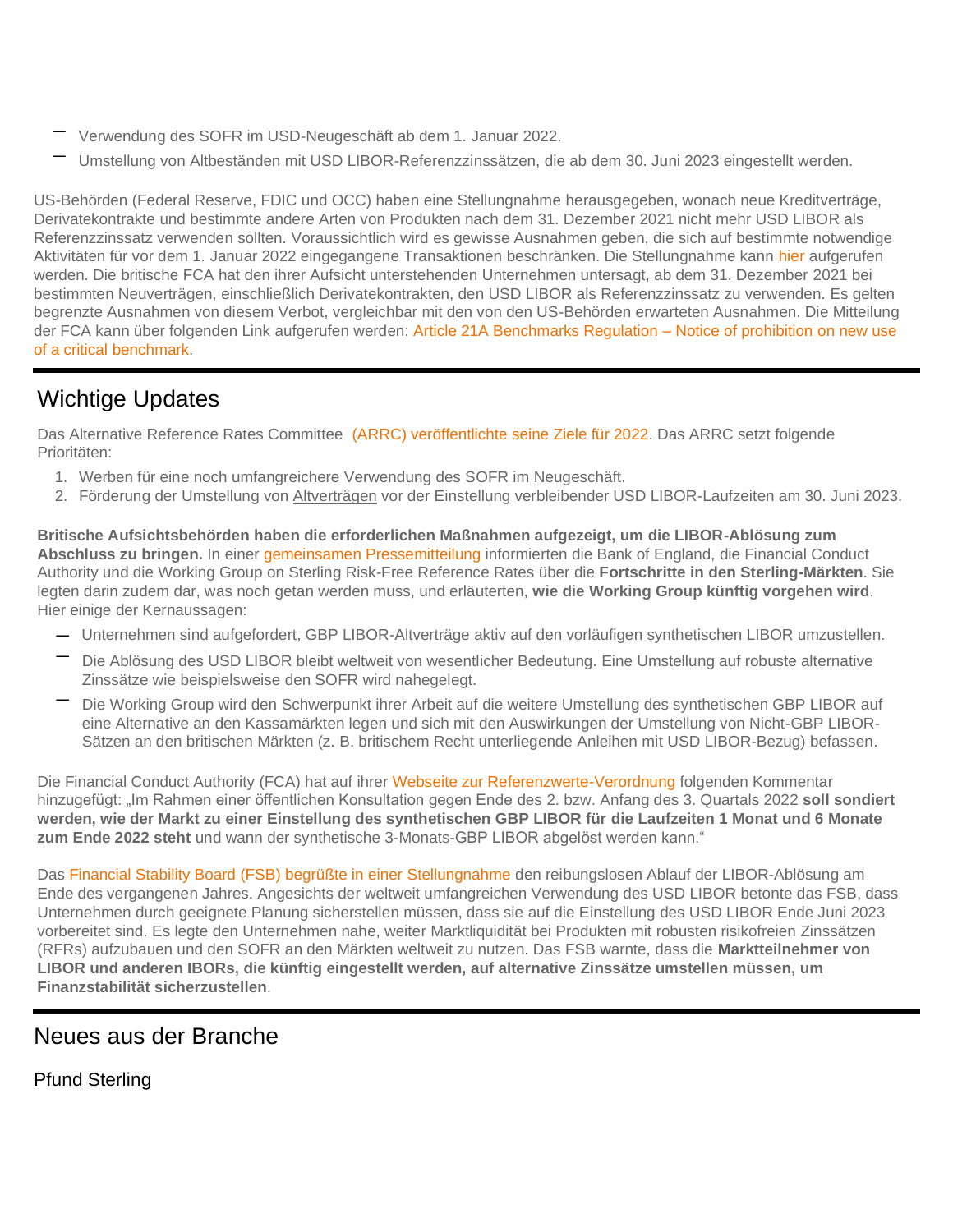Die **Working Group on Sterling Risk-Free Reference Rates (UK RFR WG) veröffentlichte das [Protokoll ihrer Sitzung im](https://www.bankofengland.co.uk/minutes/2022/january/rfr-january-2022)  [Januar 2022](https://www.bankofengland.co.uk/minutes/2022/january/rfr-january-2022)**. Hier einige Ergebnisse:

- Die SONIA-Märkte haben in einem schwierigen Makro-Umfeld gut funktioniert
- Der synthetische LIBOR kann nicht über 2022 hinaus garantiert werden, sodass die Unternehmen die aktive Umstellung aller bestehenden GBP LIBOR- oder JPY LIBOR-Verträge fortführen sollten.
- Im Rahmen des ISDA IBOR Fallbacks Protocol aufgenommene Fallback-Regelungen haben nach der Einstellung verschiedener LIBOR-Sätze Anfang 2022 offenbar reibungslos funktioniert.

Der [Internationale Währungsfonds \(IWF\) würdigte die Zusammenarbeit zwischen der Branche und den Aufsichtsbehörden,](https://www.imf.org/en/Publications/CR/Issues/2022/04/07/United-Kingdom-Financial-Sector-Assessment-Program-Financial-Stability-and-Managing-516279) die die Umstellung von GPB LIBOR auf SONIA ermöglicht hat, und hob insbesondere die Rolle der UK RFR WG hervor, die die Umstellung auf SONIA auf breiter Ebene vorangetrieben hat. Laut IWF seien die britischen Behörden proaktiv auf die Branche zugegangen, hätten die Risiken überwacht sowie konsequent und rechtzeitig für die notwendige Rechtssicherheit gesorgt. Der IWF kam zu dem Schluss, dass dieser Ansatz fortgeführt werden sollte, solange weiterhin Brexit-bedingte Risiken und Unsicherheiten bestehen.

### US-Dollar

Das Alternative Reference Rates Committee (ARRC) begrüßte, dass Präsident Joe Biden den Consolidated Appropriations Act [2022 unterzeichnet hat,](https://www.newyorkfed.org/medialibrary/Microsites/arrc/files/2022/ARRC-Press-Release-Passage-Federal-LIBOR-Legislation.pdf) der entscheidende Rechtsvorschriften im Zusammenhang mit der Ablösung des USD LIBOR enthält. Die gesetzlichen Regelungen:

- minimieren die mit der Umstellung verbundenen rechtlichen und operativen Risiken und negativen wirtschaftlichen Folgen. Sie schaffen mehr Sicherheit für Kreditnehmer und Kreditgeber im Unternehmenssektor sowie für private Anleihegläubiger und Verbraucher, deren Studienkredite, Hypothekenkredite und Depots vor Störungen geschützt werden.
- bieten eine zielgerichtete Lösung für Finanzkontrakte, die nach der LIBOR-Einstellung Mitte 2023 fällig werden und keine Fallback-Regelungen für die Einstellung des LIBOR vorsehen. Sie bieten zudem Sicherheit für Kreditgeber, die sich für den SOFR entscheiden, wenn bei einem Vertrag ein Nachfolgezinssatz gewählt werden kann.

Das [ARRC veröffentlichte die Zusammenfassung \(Meeting Readout\) seiner Sitzung vom 23. März.](https://www.newyorkfed.org/medialibrary/Microsites/arrc/files/2022/arrc-readout-for-march-23-2022-meeting) Zahlen belegen, dass die Umstellung von LIBOR auf SOFR 2022 stark voranschreitet und die Verwendung des SOFR an den Kassa- und Derivatemärkten zunimmt. Die Term Rate Task Force informierte über den Stand bezüglich der **Erwägung einer Empfehlung des 1-Jahres-SOFR-Terminsatzes durch das ARRC**.

[Die ISDA hat eine Market Practice Note \(MPN\)](https://www.isda.org/a/xjPgE/Market-Practice-Note-Effective-Date-for-SOFR-transactions-040822.pdf) mit Leitlinien zu den Kalendarien zur Bestimmung der Stichtage für SOFR-Swaps veröffentlicht. Die ISDA empfahl den Marktteilnehmern, bei der Bestimmung der Stichtage für SOFR-Swaps sowohl die Geschäftstage für US-Staatsanleihen als auch die New Yorker Geschäftstage zu berücksichtigen, sodass als Stichtage nur Tage infrage kommen, die sowohl Geschäftstage für US-Staatsanleihen als auch New Yorker Geschäftstage sind. Als Stichtag eines SOFR-Swaps gilt somit der zweite diesem Kriterium entsprechende Geschäftstag nach dem Handelstag.

### Euro

Die Working Group on Euro Risk-Free Rates [\(EUR RFR WG\) veröffentlichte ihr Arbeitsprogramm für 2022/23.](https://www.esma.europa.eu/sites/default/files/library/esma81-459-50_wg_on_euro_risk-free_rates_-_work_programme_2022-23.pdf) Prioritäten sind u. a.:

- Förderung der Verwendung des €STR bei einem breiten Spektrum von Finanzprodukten.
- Bestimmung, inwieweit in der EU beaufsichtigte Unternehmen EURIBOR-Fallback-Regelungen implementiert haben bzw. welche Gründe sie daran hindern.
- bieten eine zielgerichtete Lösung für Finanzkontrakte, die nach der LIBOR-Einstellung Mitte 2023 fällig werden und keine Fallback-Regelungen für die Einstellung des LIBOR vorsehen. Sie bieten zudem Sicherheit für Kreditgeber, die sich für den SOFR entscheiden, wenn bei einem Vertrag ein Nachfolgezinssatz gewählt werden kann.
- Identifizierung potenzieller Probleme im Zusammenhang mit den Auswirkungen der LIBOR-Einstellung in der EU.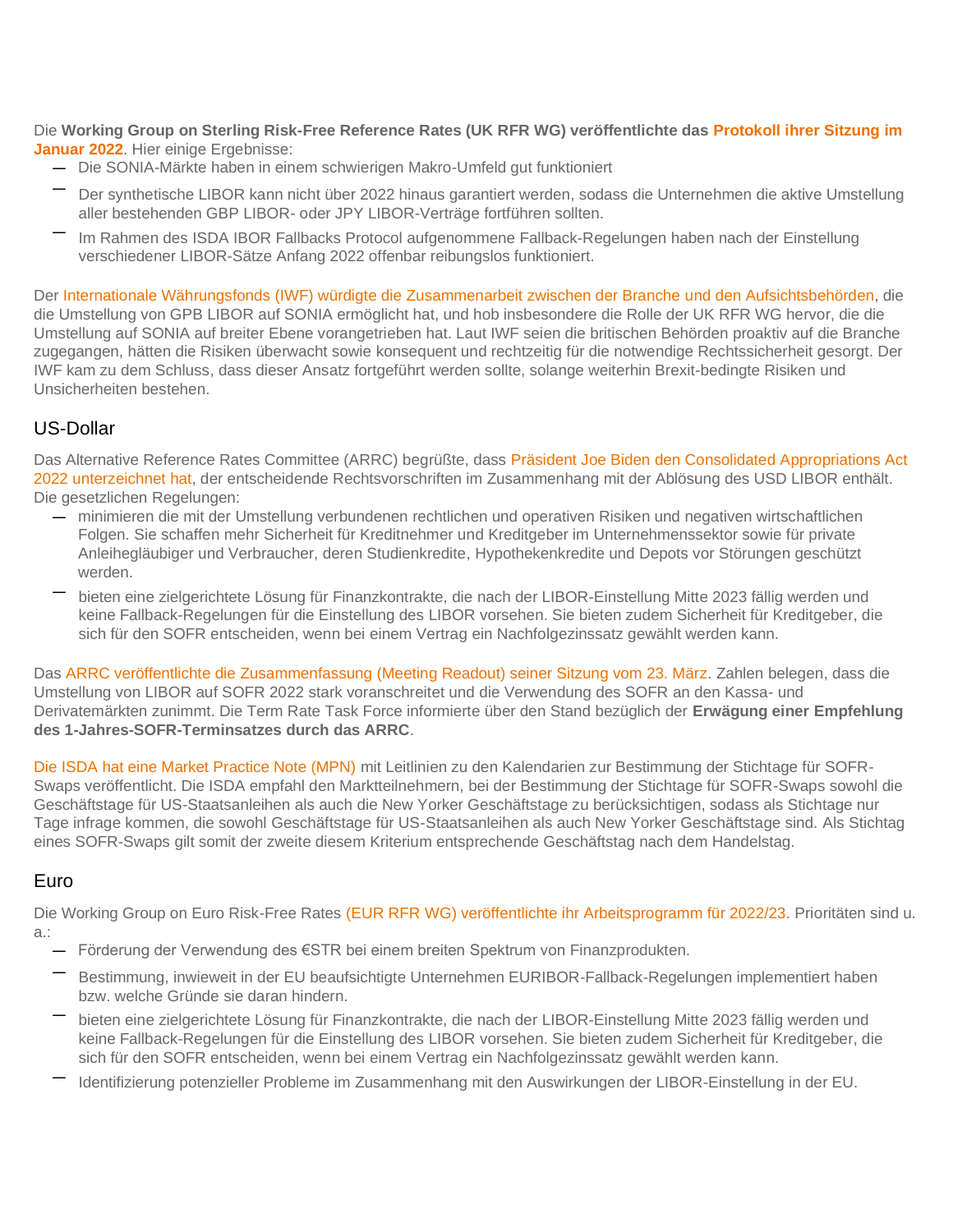- Abstimmung mit Arbeitsgruppen anderer Länder bezüglich währungsübergreifender Fragen.
- Information, Sensibilisierung und Aufklärung der Nutzer bezüglich der Referenzzinsreform in der EU.

Die [EUR RFR WG bat die an der Entwicklung eines zukunftsgerichteten €STR-basierten Terminsatzes interessierten](https://www.esma.europa.eu/sites/default/files/library/esma81-459-52_wg_euro_risk-free_rates_call_for_expressions_of_interest.pdf)  [Referenzwert-Administratoren,](https://www.esma.europa.eu/sites/default/files/library/esma81-459-52_wg_euro_risk-free_rates_call_for_expressions_of_interest.pdf) ihre Absicht zu signalisieren, bei der Sitzung der Working Group am 17. Juni 2022 ihre Methodik und Fortschritte zu präsentieren. Vorangegangen waren die von der Working Group im Mai 2021 veröffentlichten Empfehlungen [zu EURIBOR-Fallback-Auslöseereignissen und €STR-basierten EURIBOR-Fallback-Sätzen.](https://www.ecb.europa.eu/pub/pdf/other/ecb.recommendationsEURIBORfallbacktriggereventsandESTR.202105*9e859b5aa7.en.pdf)

**Die Europäische Wertpapier- und Marktaufsichtsbehörde (ESMA)** hat die EURIBOR-Aufsicht im Rahmen eines neuen [Referenzwerte-Mandats](https://www.esma.europa.eu/press-news/esma-news/esma-starts-supervision-benchmarks-and-assumes-chair-euribor-college) zur Priorität erhoben. Die ESMA äußerte ihre Absicht, die Aufsicht über kritische Referenzwerte und Referenzwert-Administratoren aus Nicht-EU-Drittländern zu verstärken, um sicherzustellen, dass die Standards der Benchmark-Verordnung eingehalten werden.

### Schweizer Franken

Die Schweizerische Nationalbank (SNB) ließ verlauten, dass die [Umstellung auf den Swiss Average Rate Overnight \(SARON\)](https://www.sharenet.co.za/views/views-article.php?views-article=877722&_ga=2.156264691.93642650.1649068816-367513795.1645531659)  [erfolgreich verlaufen ist.](https://www.sharenet.co.za/views/views-article.php?views-article=877722&_ga=2.156264691.93642650.1649068816-367513795.1645531659) "Verfügbare Indikatoren deuten darauf hin, dass die CHF-Märkte die Umstellung sehr gut bewältigt haben", so die SNB.

Nichtsdestotrotz gibt es noch einiges zu tun, da die Einführung des [SARON am Schweizer Hypothekenmarkt weiter](https://www.finews.com/news/english-news/50875-saron-libor-snb-mortgages-andrea-maechler-speech-interest-rates)  [schleppend verläuft.](https://www.finews.com/news/english-news/50875-saron-libor-snb-mortgages-andrea-maechler-speech-interest-rates) Immobilienkäufer wollen zunehmend von längeren Hypothekenlaufzeiten profitieren, um sich gegen das Doppelrisiko eines Inflations- und Zinsanstiegs abzusichern.

### APAC-Währungen

Das **Cross-Industry Committee on Japanese Yen Interest Rate Benchmarks** veröffentlichte das [Protokoll seiner Sitzung](https://www.boj.or.jp/en/paym/market/jpy_cmte/cmt220314b.pdf)  [vom 16. Februar.](https://www.boj.or.jp/en/paym/market/jpy_cmte/cmt220314b.pdf) Das Committee sagte über die jüngsten Ereignisse zusammenfassend, dass die Umstellungsmaßnahmen, einschließlich Überprüfungen der Zinssätze bei Verträgen mit Fallback-Regelungen, kontinuierlich umgesetzt wurden und keine signifikanten Probleme aufgetreten sind. Als alternativer Referenzzinssatz wurde in den meisten Fällen der TONA verwendet, bei Krediten und Anleihen auch der TIBOR und der TORF. Die künftigen Präferenzen werden sich nach den Liquiditäts- und Kundenbedürfnissen richten.

Nach der Umgestaltung des Cross-Industry Committee on Japanese Yen Interest Rate Benchmarks wurde das ["Cross-](https://www.boj.or.jp/en/announcements/release_2022/rel220302b.htm/)[Industry Forum on Interest Rate Benchmarks"](https://www.boj.or.jp/en/announcements/release_2022/rel220302b.htm/) eingerichtet. Das Forum bietet einem breiten Spektrum von Marktteilnehmern und Nutzern von Referenzzinssätzen Gelegenheit zum Meinungsaustausch und soll so zu reibungslosen Transaktionen mit JPY-Referenzzinssätzen an den japanischen Märkten beitragen.

### Wie geht es weiter?

**Jahresende 2022:** Einstellung des synthetischen JPY LIBOR und Überprüfung, ob weiterhin Bedarf für einen synthetischen GBP LIBOR-Satz besteht.

**Hinweis:** Die FCA wird in Erwägung ziehen, die Erlaubnis zur weiteren Verwendung des synthetischen LIBOR in Altverträgen schrittweise einzuschränken, wenn dies dazu beitragen würde, dem Ziel einer geordneten Einstellung näher zu kommen. Lesen Sie hier die [Erklärung der FCA.](https://www.fca.org.uk/news/press-releases/further-arrangements-orderly-wind-down-libor-end-2021)

**30. Juni 2023:** Einstellung der noch verbleibenden USD LIBOR-Sätze

Danke, dass Sie sich die Zeit für die Lektüre genommen haben!

#### **Das IBOR Transition Team**